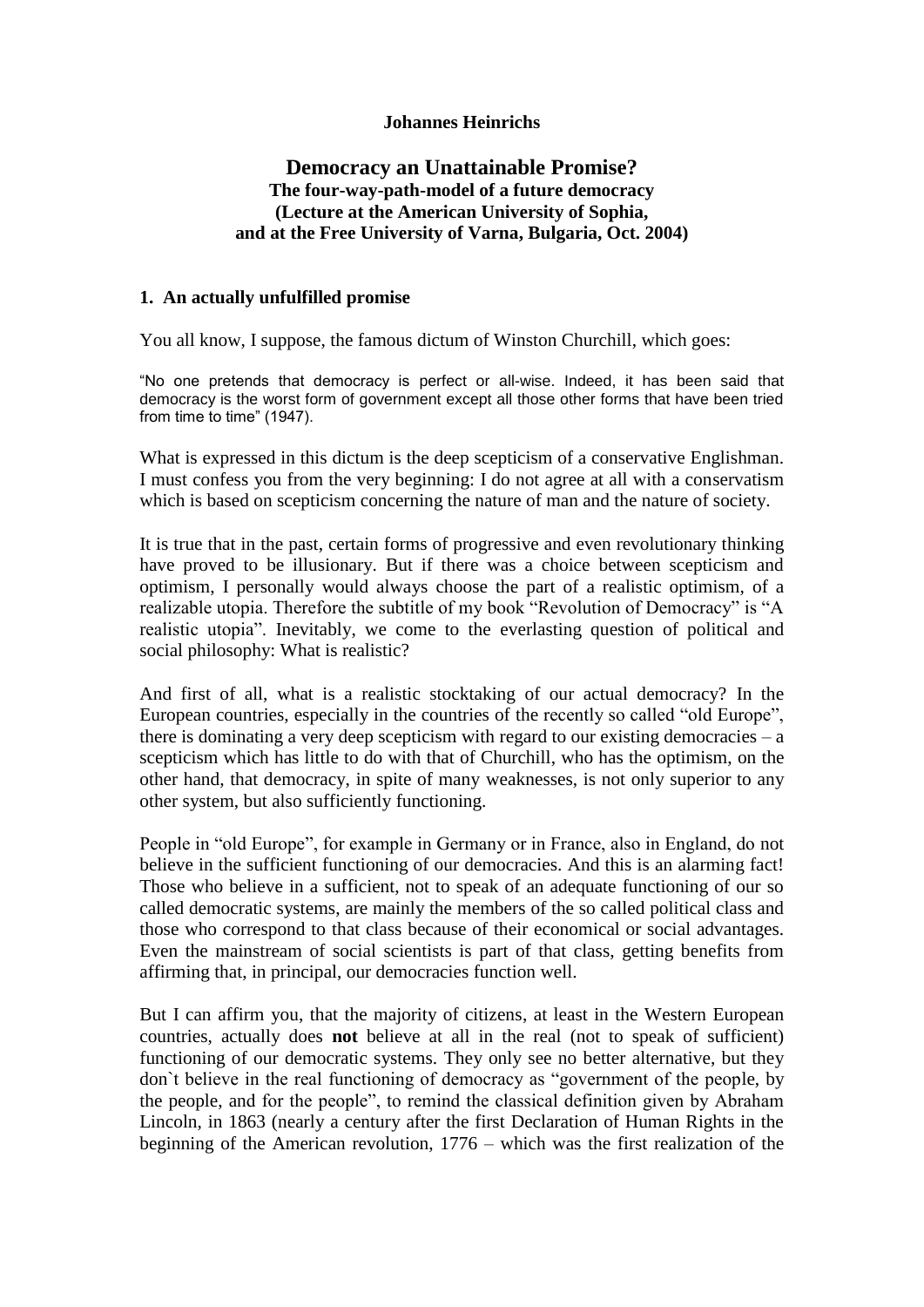European Enlightenment [made by Europeans, which became Americans just via this revolutionary separation]).

I don`t dare to give a diagnosis of the present feeling und thinking of the Americans themselves. But in Europe as well as in the greater part of the world the scepticism, the mistrust against what is called democracy in the present America is huge, especially after the latest election and the circumstances of George W. Bush entering the White House. I do not take part at all in the political struggle that is going on actually in the United States. I only state that a majority of Europeans is not convinced that democracy functions well enough, nor in Europe, nor in the United States.

Churchill spoke of **apparently inevitable** weaknesses of democracy, people think of **apparent and evitable** and weaknesses which to abolish they feel utterly unable, and this with growing anger and rage.

What I am going to speak about, after these introductory remarks, is **not** the question, **whether democracy is an unfulfilled promise** (if we think of the wonderful definition of Lincoln). Because, I think, this actually is no serious question for the vast majority, at least for Europeans. And I am not invited to have a solemn speech of calming down. My real question presupposes, on the contrary, a negative answer to that one. Our question should be: **Is real democracy an attainable promise or an unattainable, unrealistic one?** 

Our mesure can be the definition of Lincoln. **My purpose** is to show up, that we need a radical, even revolutionary further development of democracy in order to fulfil or attain that great promise of a principal identity of rulers and ruled. That we cannot at all satisfy ourselves with what we have. That a new evolutionary step is obligatory in order not to lose all.

# **2. Two major deficiencies**

Whoever speaks of democracy these days certainly does not have reason in mind, rather the irrational arrangement of diverse unreason. Still, the task facing the present remains what it has always been: to rethink democracy. What are we to make of the basic idea of democracy as a unity of rulers and ruled? The ideas promoted on this question come from the time of the discovery of the steam engine and the French revolution, but they are no longer sufficient. Indeed, where is it possible today to find a lively interest in the fact that democracy is an intellectual adventure and a challenge of development? It can be said that those original ideas are as far from the current state of democracy as perhaps the computer is from the steam engine. We encounter such awareness among our contemporary politicians, and even among constitutional lawyers, very seldom.

I do not speak of personal defects and inevitable human weaknesses her and there. My subject is structural deficiencies, being independent on the individual actors. Let us shortly getting aware of two of them: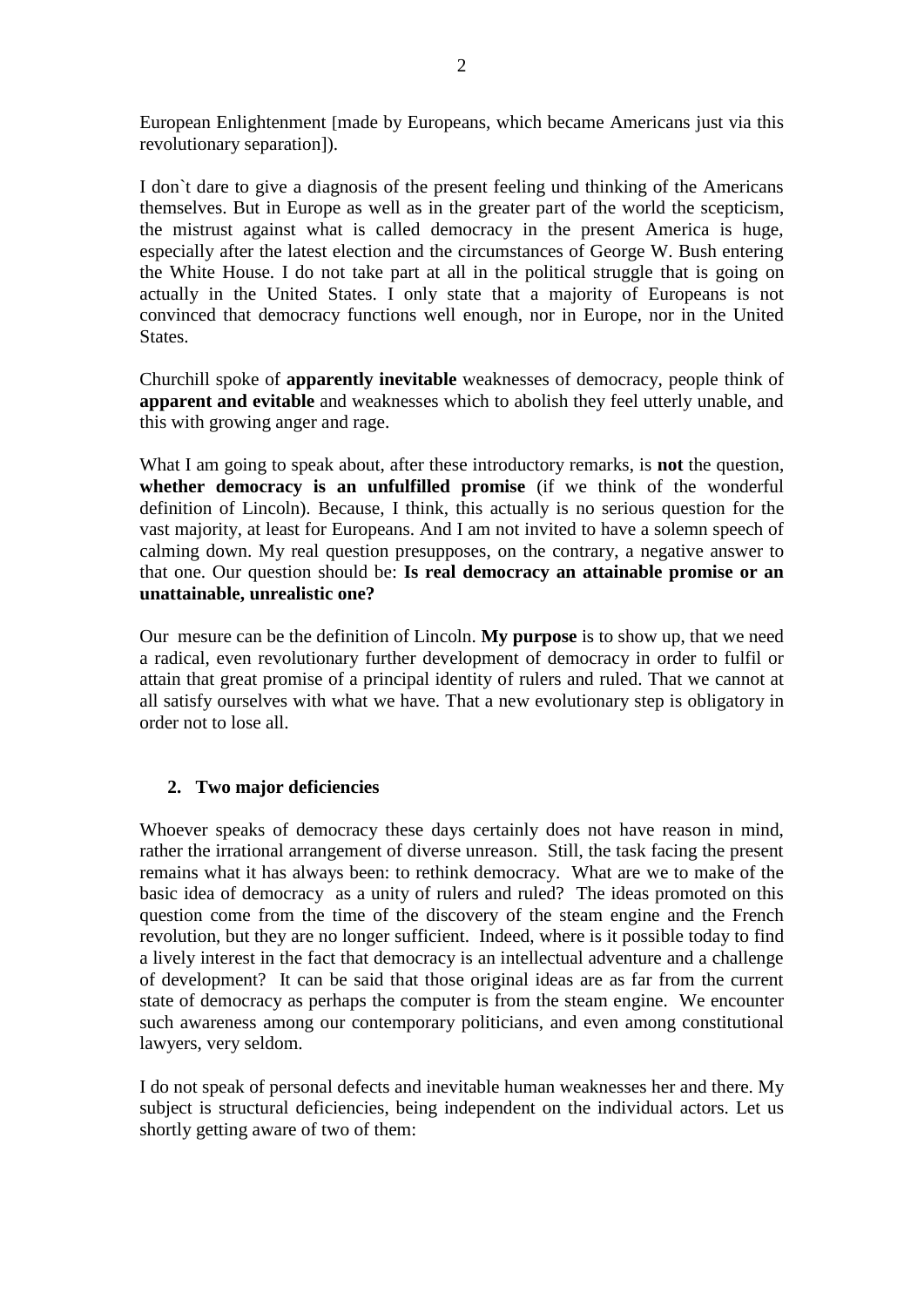- First, **there is the overwhelming influence and power of economics** on the political life. If you ask people today about power and influence, they unanimously complain that money governs the word. We are used to that statement, and it is unnecessary to give scientific proof of it. Last but not least the election campaigns give evidence of that predominance of money: They greatest political genius has not the slightest chances to be elected, if he or she is not backed by powerful financial circles. We accept this fact of financial dominance as something inevitable. But is it compatible to democracy – that money governs and not the best ideas back up by the majority of people: "the power of, by and for the people" (Lincoln)? What I mention her, is so evident, that you automatically will put the question: How can we change that? Isn't it an iron law of reality, even of a democratic reality? - It is, nevertheless, my intention to show up that it must not only called a systemic deficiency of our present democracies, but that it can be changed by systemic thinking and institutional changes.
- The second fundamental deficiency of our actual democracies is the predominance of the great political parties. In Germany we speak of **"dictatorship" of the parties,** even though we have four or five powerful parties possessing exclusive chances to enter into the parliaments and to take part in the government, even if they are sometime reduced to two "camps". In the United States you have but two big parties. The difference between them is even not as important as between the old European world-view-parties. There are only pragmatic differences between the American parties. Their main difference is just that one of these two has, at a given moment, the privilege to govern. This possibility of shifting the power from one camp to the other one is the core of what is called democracy today in the United States. The difference to the European party-systems exists, but it is not too important.

Now, these parties are blocs, in which only one opinion to each question can be predominant. I take examples from Germany. I personally would vote in favour of the Greens because of their ecological policy. But if I take into account their cultural politics, concerning the so-called multicultural republic, I do not agree at all. Because I think that the European nations and their languages are of great value. And we cannot protect biological biotopes and, on the other hand, destroy cultural biotopes in ignoring the cultural a language differences between the nations. The German Greens say the USA is a multicultural nation. I do not see that. It is until now, a rather unified nation, with an enormous unifying power to assimilate people from all nations of the world. Even if these immigrants can have their respective cultural associations, they become Americans through and through. The USA is not a multicultural nation in the sense of losing its national identity. And whishing that all the European nations conserve their identities, I do not agree to the German Greens, in spite of their good ecological ideas. So, what can I elect? The same problem I have with the Social Democrats or with the Christian Democratic Union in Germany. The latter, for example, stand for Christian values in theory. But in practice, they stand for a capitalism, which is not compatible to Christian values, to my mind. So, what can I elect now? I am in a dilemma, and so is all Germany, whether people know that more or less consciously.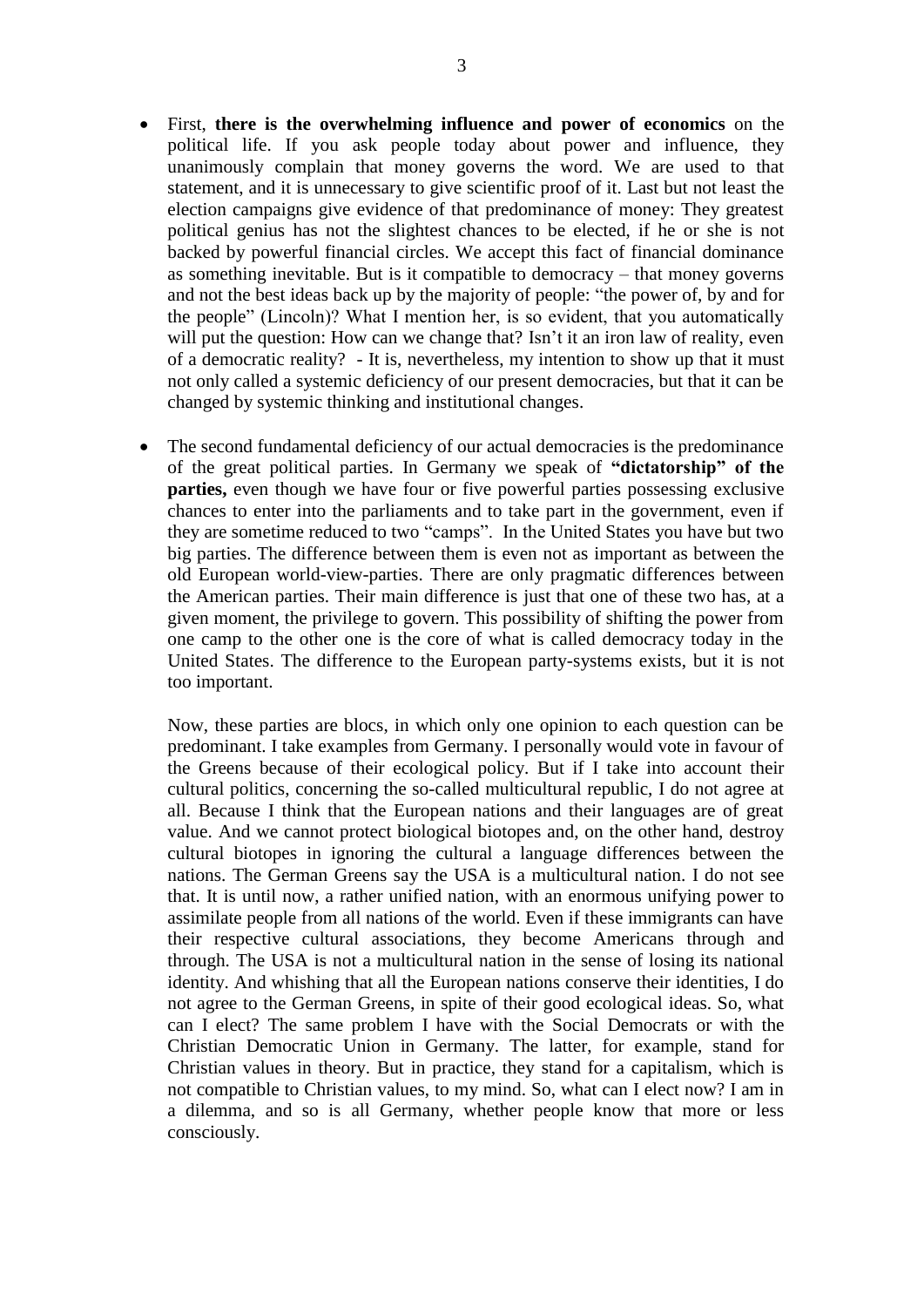Are you, Americans, not in a dilemma, in having the choice between one of these big party camps or blocs? Have you really the democratic choice to get represented your personal values by one of these huge parties with their immense budgets? Or do you prefer to forget your personal values, at least in politics? But, democracy is said to be "government of the people, by the people, and for the people". How is this possible, if you must forget **your personal combination of values** in taking part in elections?

So we have all reasons to think about a further development of our democracies, if they cannot move towards a more realistic achievement of their original ideas. And that is why I invite you to go with me deeper into the structural nature of human society. I promise you that a bit of theory will result in a practical solution the realization of which must enter our future political agendas, as in Europe as in the USA.

# **3. Some theory of social action**

#### *a) The basic situation of human being (the elements of sense)*

Let us start with a brief look on human being, which evidently is the source of interpersonal or social systems (on the human level, of course; I do not speak of animal societies).

It is essential for each human being to say "I". "I" is the sign of an inner reflection, which we call self-consciousness. George Herbert Mead made the difference between I and Me: "Me" is the expression for the objectivation of the I. But before a human being objectifies his self-consciousness, it has, better, it is self-consciousness, it is an I in the life process. We must distinguish this inner reflection of life process (I, which is double or self-referent already in itself) from the subsequent reflection of objectivation (Me).

The human I is a self-reflexive being. But it's reflection is not a monological one, it is not confined to itself. It is in relation to things and to other persons, other selfreflexive beings. The relation between I and You is essential for the  $\Gamma$ s (Ego's) becoming a self-reflexive being. The self-reflection of the I is mediated by the other I (the You or Alter), as well as mediated by the things.

But there is a fourth element (I speak with Paul Tillich of "elements of sense") which is essential for the **basic situation of human being**. If we communicate, we normally use language as a medium of communication. I do not state now, that language is the only possible medium of communication. We can, for example, communicate in looking at each other, within speaking a word. Or you can help somebody without speaking a word. These are forms of communication (unfortunately forgotten by so called linguistic turn philosophers). But language shows that there is a medium between I and You, which is not exhausted by language, but which is present at any rate. I call it "medium of sense".

So we have these four elements of sense: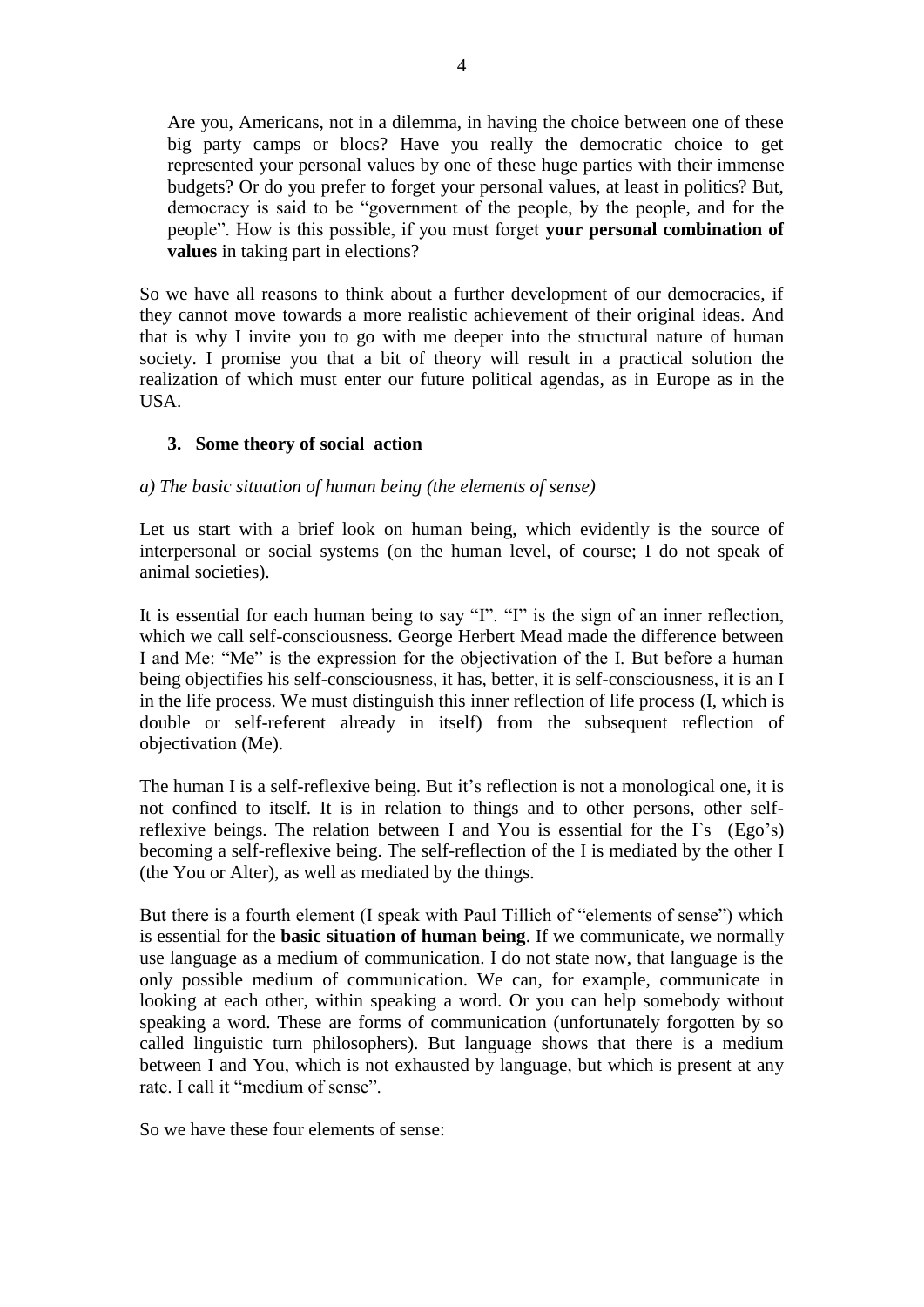

*Figure 1: The elements of sense in the basic situation of human being*

It would be worthwhile to rest at this point and to develop anthropology in a philosophical sense. (You see, that in the figure 1 there are also three levels of human individuality, called **Body, Mind**, as the principle of individuality, and **Spirit** as the medium, which is not individual, but a medium of participation of individuals.) However, we only wanted to have a look on the source of human society. This source is the self-reflexive human being in interrelation to other human beings, which are likewise self-reflexive beings.

### *b) Social systems: result of mutual reflection of self-reflexive beings*

Now I come very rapidly to the construction of interpersonal and social systems, which are based on the **mutual reflection of self-reflexive beings.** 

To stay with the technical metaphor, human societies are quasi-cybernetic systems composed of human actions, which are other-oriented (as Max Weber said) or which reflect upon each other. From the analysis of the mutal reflection there follow **structures and levels** which have to be respected exactly like the physical and biological laws of nature. An action systems theory, which takes into account the levels of mutual reflection, leads to a typology of social behaviour with the following main subdivisions:

**(1) physical instrumental activity/intention or exchange of goods (linear intentionality)**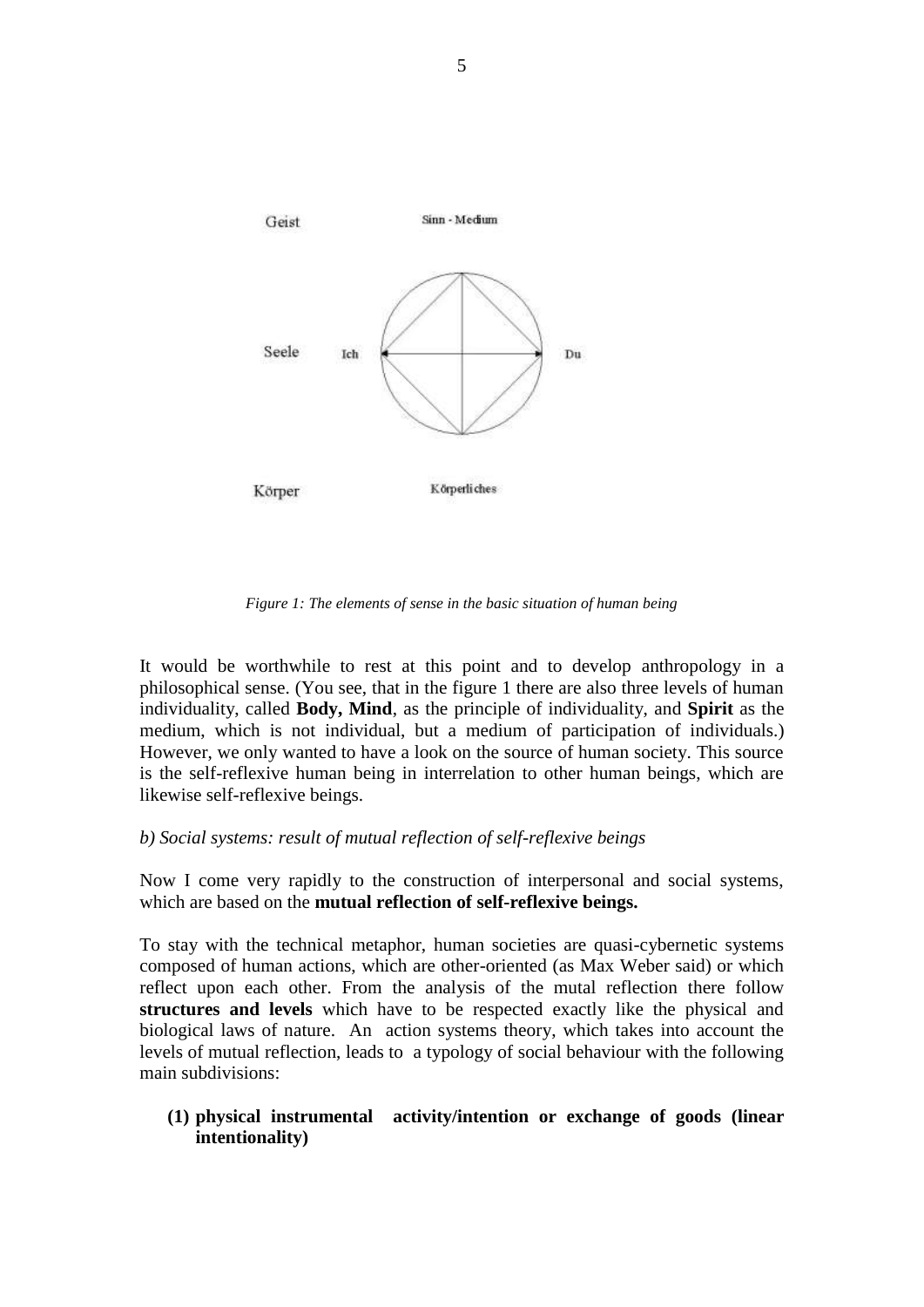(elementary example of looking: I see the Other as a mere object or in the context of objects)

### **(2) strategic, goal-oriented activity/intention (simple, unilateral reflection)**

 (ex.: I see the Other as somebody, who is looking himself and whose look must be taken into account for my aims)

#### **(3) communicative activity (double and mutual reflection)**

(ex.: I see the Other as somebody, whose looking is interesting for me in its proper sense, and who himself is possibly looking at the sense of my looking, so that there is "communicative" mutuality of looking)

### **(4) meta-communicative activity/intention (resp. activity component)**

(ex.: Each partner can and even must take a concluding position regarding the former mutuality: a friendly, rejecting, interested or disinterested position etc.)

The hierarchy which results here is a logical hierarchy of reflection-levels, which are definite and come to an end on level 4. The horizontal aspect of interpersonal or social reflection (no mere theoretical reflection!) goes together with the vertical aspect of reflection-levels:



Figure 2: The horizontal reflection between  $P_1$  and  $P_2$  leads to vertical levels of reflection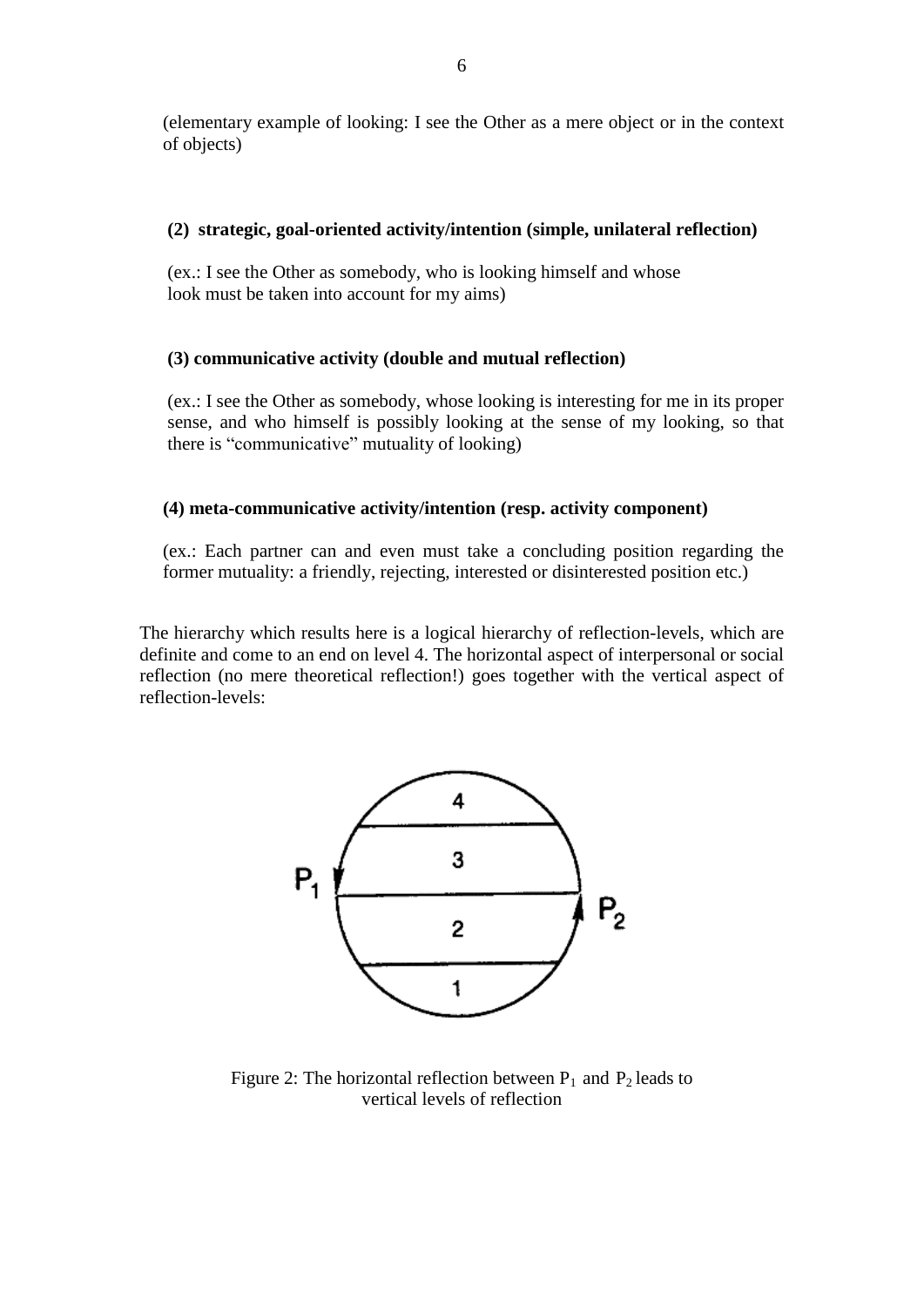Action in general, and especially social action, is a reflexive process. It is for this reason that the scale of inner (not only external, additional) reflexivity forms the basis for differentiations of the action levels.

The reflection systems theory can be seen as a further development action systems theory of the great American sociologist Talcott Parsons (1902-1979), a student of Max Weber and the German school of social thinking. But it is just the reflection principle which was not found by Parsons. The importance of the reflection principle cannot be overestimated for everything which happens in human consciousness and behaviour. Consciousness is a particular structure of self-reference, and selfconsciousness a more particular still. Even if social reality is not self-referent as a whole, it is totally constructed by interpersonal or social reflection.

To recognize this, is the only way to close the gap between theory of action and social systems theory, which are represented in the European discussion by Jürgen Habermas respectively Niklas Luhmann, but by each of them in a unilateral way.

### **4. Transition to big social systems and states**

If now we change our perspective from that of the individual actors into a perspective (or, a so-called system reference) of collectivity, a perspective from above, we get not only **action levels** but **system levels.** This is a very important step of thought now. The systemic levels are now:

- (1) Interaction system of exchange of goods: the level of **economic community.**
- (2) Interaction in terms of goal attainment and power: from which results a **community of law** (For law is nothing else than the regulation of power, a more or less just regulation, by the way.) The community of law is common goal attainment of common interests which are not only economical ones.
- (3) The interaction of real reciprocity or mutuality, a **community in the proper sense of the word: a community of communication** which has its value in itself, not in the goal attainment of something different from the community itself.
- **(4)** The interaction can, finally, direct itself upon the implicit value conditions of the former forms of community. The meta-communicative type of community a **an ethical and a religious community.**

All these systemic levels can be regarded as implicit levels of every community, but also as explicit types of community.

Now let us take the example of the community-types which still is of the largest importance, nation and state.

The intentional levels or action levels defined above and the respective systemic levels develop themselves, in a modern constitutional nation state, into more or less clearly differentiated subsystems. Further subdivisions are given here for clarity, they cannot be fully discussed.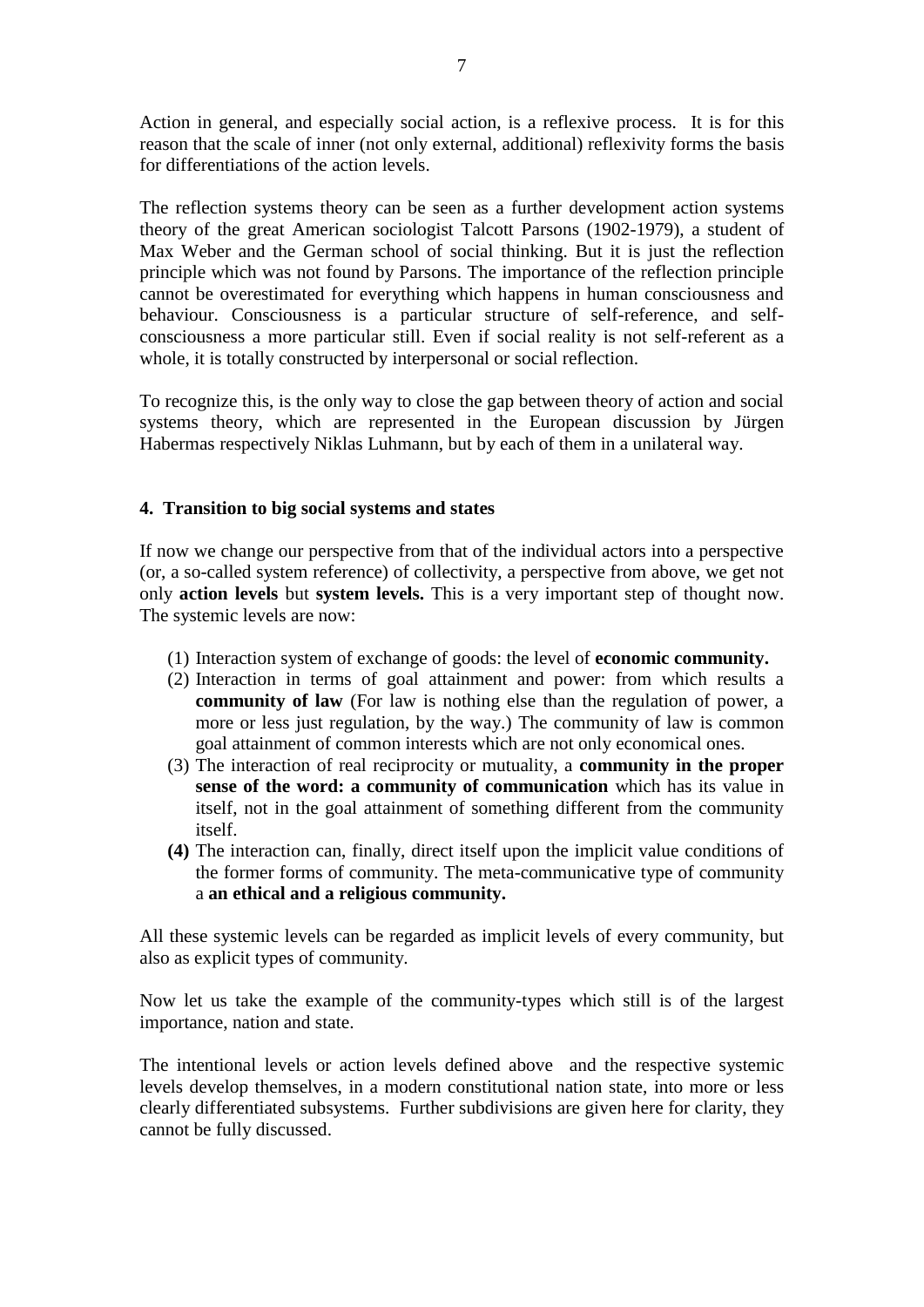

# *Figure 3: Hierarchy of subsystems The respective formal media are: 1. money, 2. law, 3. language, principles/rites.*

Each of these subsystems must be constantly viewed as a function of the whole (*integration principle*). However, in modern society, each also distinguishes itself, more or less clearly and effectively from the others *(differentiation principle*). Only through differentiation of the system levels is integration, collective freedom, possible, under the modern conditions of the greatest possible individual freedom. I speak of **integration-by-differentiation.**

There are media of interaction which are essential for the differentiation of the subsystems: 1. money, 2. law, 3. language, 4. value-axioms and their expressive rites.

The prevailing, apparently inevitable **determination of the social whole from below upwards,** that is from the economy through politics into the "superstructure" of culture and basic values – one of central problems of our democracies mentioned above - **derives from insufficient differentiation of the subsystems.** That is the opposite situation to the long past of the "Christian West", when the social whole and its rulers were justified through the grace of god.

A four-structured system of society and state would mean a set of consistent institutions which do justice to the clearly latent differentiation already available. The result then would be **regulation from above oriented below based on reason,** that is from the basic values through the cultural and political values all the way to the economic goals and means. But this kind of hierarchic integration is completely different from all traditional forms of integralism. If each level is democratically determined and maintains the characteristics peculiar to its sphere of activity, then it has nothing to do with theocracy and direct legitimation by the grace of god.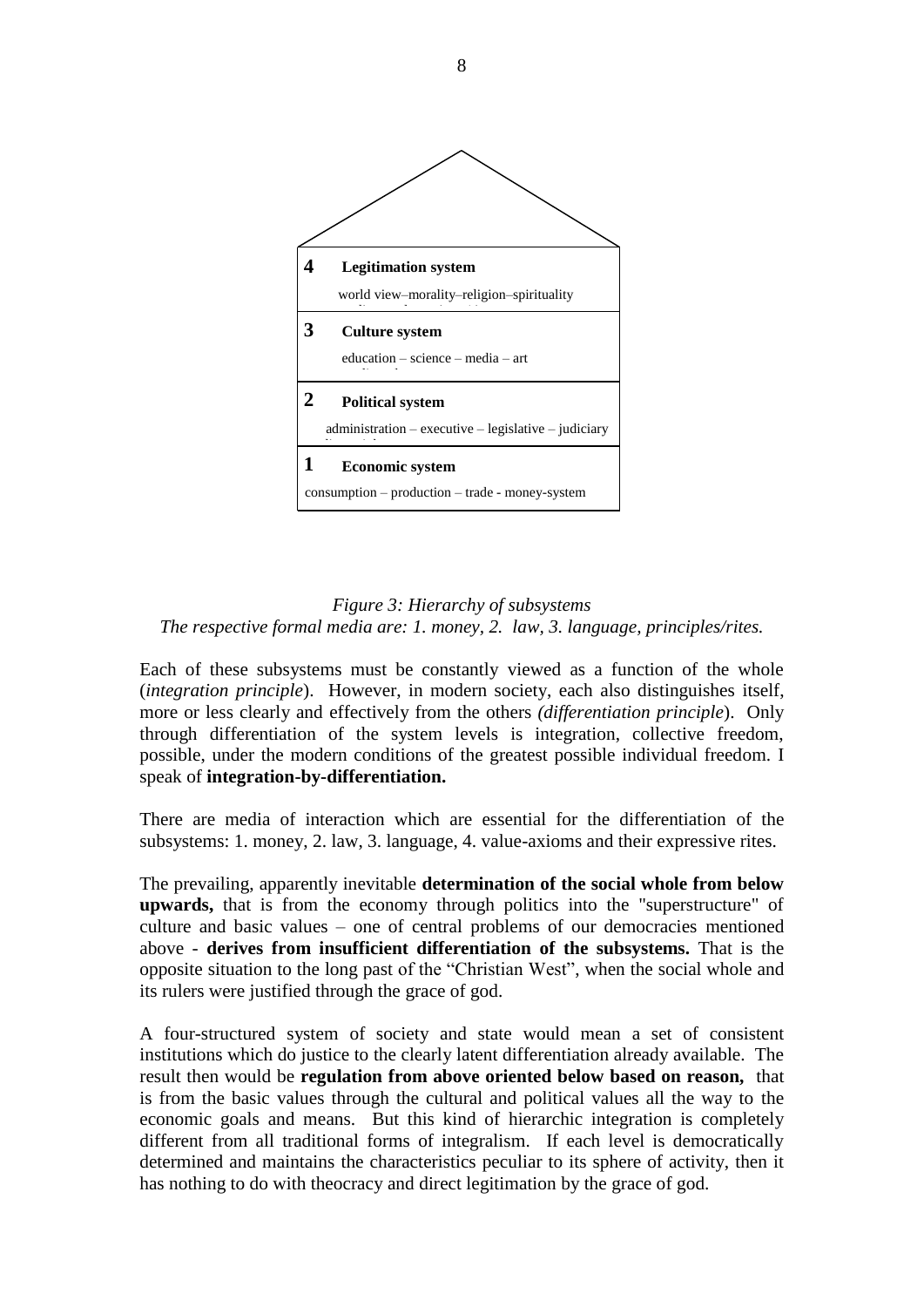Concretely: We need expert parliaments and executive organs, elected independently from each other for each system level. Specified parliaments are required. The economics parliament, which sets the framework (outlines of economic law, not in any sense like a planned economy!). Above that a political parliament in the narrower sense of the word "political". Set over this, in terms of setting out frameworks of action, the culture parliament. Finally set over this, the basic values parliament.

Up to now, democracy knows only the apparently all-round politician, who is in charge of and responsible for everything and for nothing. Doubtless there is a certain acquisition of special knowledge forced on the parliamentarians in committees. But then it is precisely here that transparency is lacking. Direct election and responsibility of the affected representatives for their **specific field** is the remedy.

### **5. A reflection system view on the division of powers**

The issue here is nothing less than an extended concept of the division of power. The traditional division of power is unfortunately highly watered down in the current state of thinking on constitutional matters. Another problem is that it encompasses a conceptual development beyond the level of consciousness of the American and French Revolution. The status of the so-called "powers" (which are different functions of public power, of the state) is determined according to the positioning of the respective power to the laws, an order based on the logic of reflection. This, clearly, is a new foundation with the following features.

1. the **administrative executive**, whose job is simply to apply existing laws; this one is clearly distinguished from the following executive;

2. **political executive**, which possesses decision-making power within the framework of the laws;

3. **legislative**, the deliberative function, which debates laws and passes them;

**4. judiciary**, which has the task of scrutinising the procedures for processing laws and the correct application of the laws.

These traditional powers (apart from the distinction of two executives) belonged historically at first to the political system in the narrower sense of the power system. Now, the four branches or subsystems embody an essentially extended, namely intensified division of power, to the extent that the classical four (not just three) powers **multiply themselves** in the state based on the four-way path of economic, political, cultural and basic value structures. On each of these levels are found administration, political executive, parliament and judiciary – at least in theory. But you must not imagine that the practical consequences are very complicate.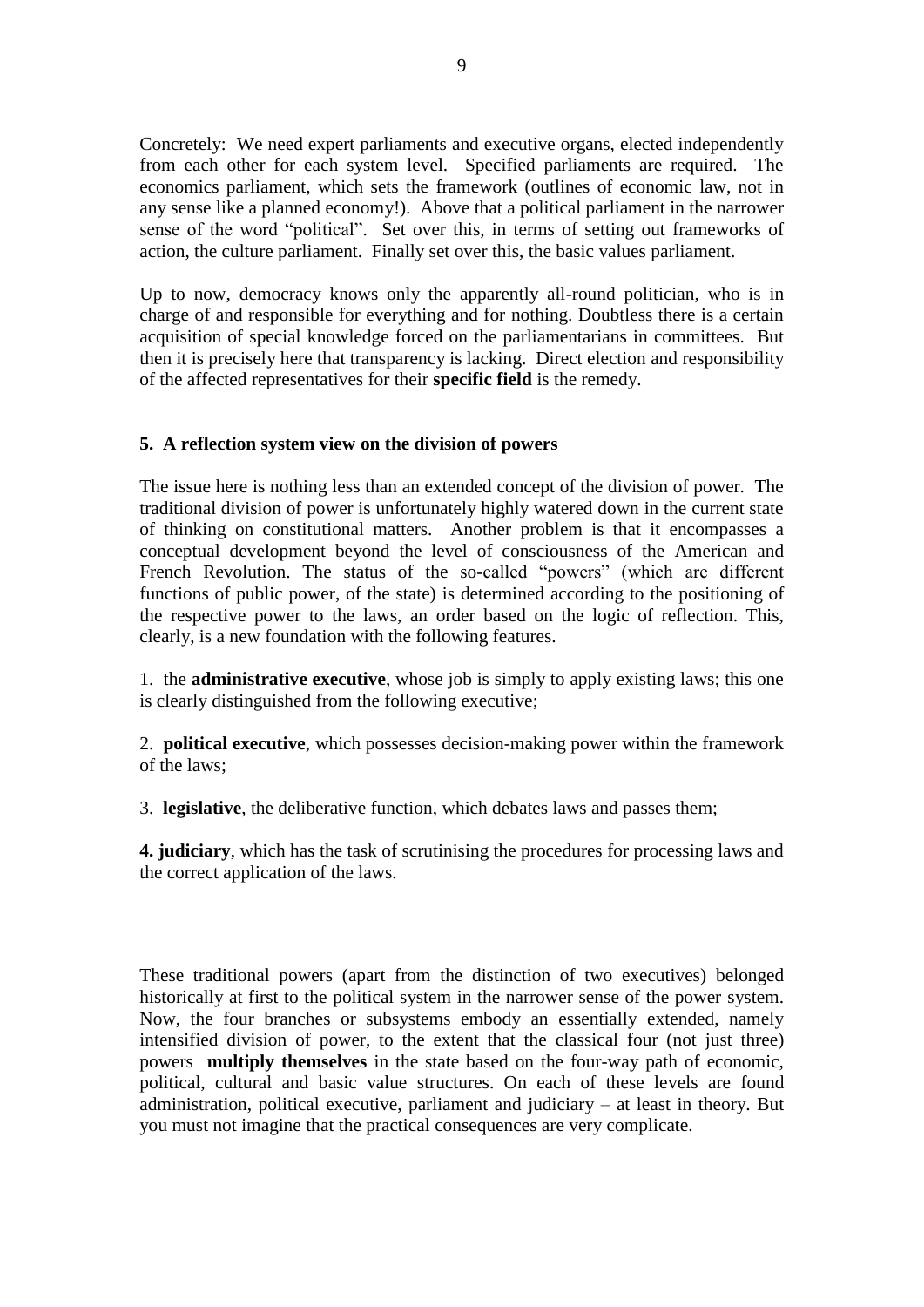The reduction of complexity will be made by the very fact that the legislative power, the parliament, is the key power, with the result that only the real division of the parliaments is decisive.



*Figure 4: The social system as the state with extended division of powers*

Instead of all four powers only the legislative will be considered in the following as the decisive standard example for all in the circle of subsystems. Parliamentarism is the heart of democracy, on the state-level at least. We know since the recognition of the research of William Harvey, the English physicist of the 17th century, that the physical heart of man has four chambers, which are essential for its functioning and which must be differentiated until the birth of a human being. If you allow this analogy, we should have to say the our democracies are even not yet really born, because their heart chambers are not yet (theoretically and practically) differentiated.

Decisive for the differentiation of the subsystems is: direct election of "experts" (in the best sense of really "experienced" women and men) by the electorate in general and thereby direct responsibility for these field-specific popular representatives to the people.

I must give a commentary on the change of the labelling of the political level, which is made, if you compare the first, two-dimensional "house" *(gr. oikos)* with the new, three-dimensional one. The "powers" formerly appeared as the subdivisions of the political subsystem. Now they have become formal subdivisions of all subsystems.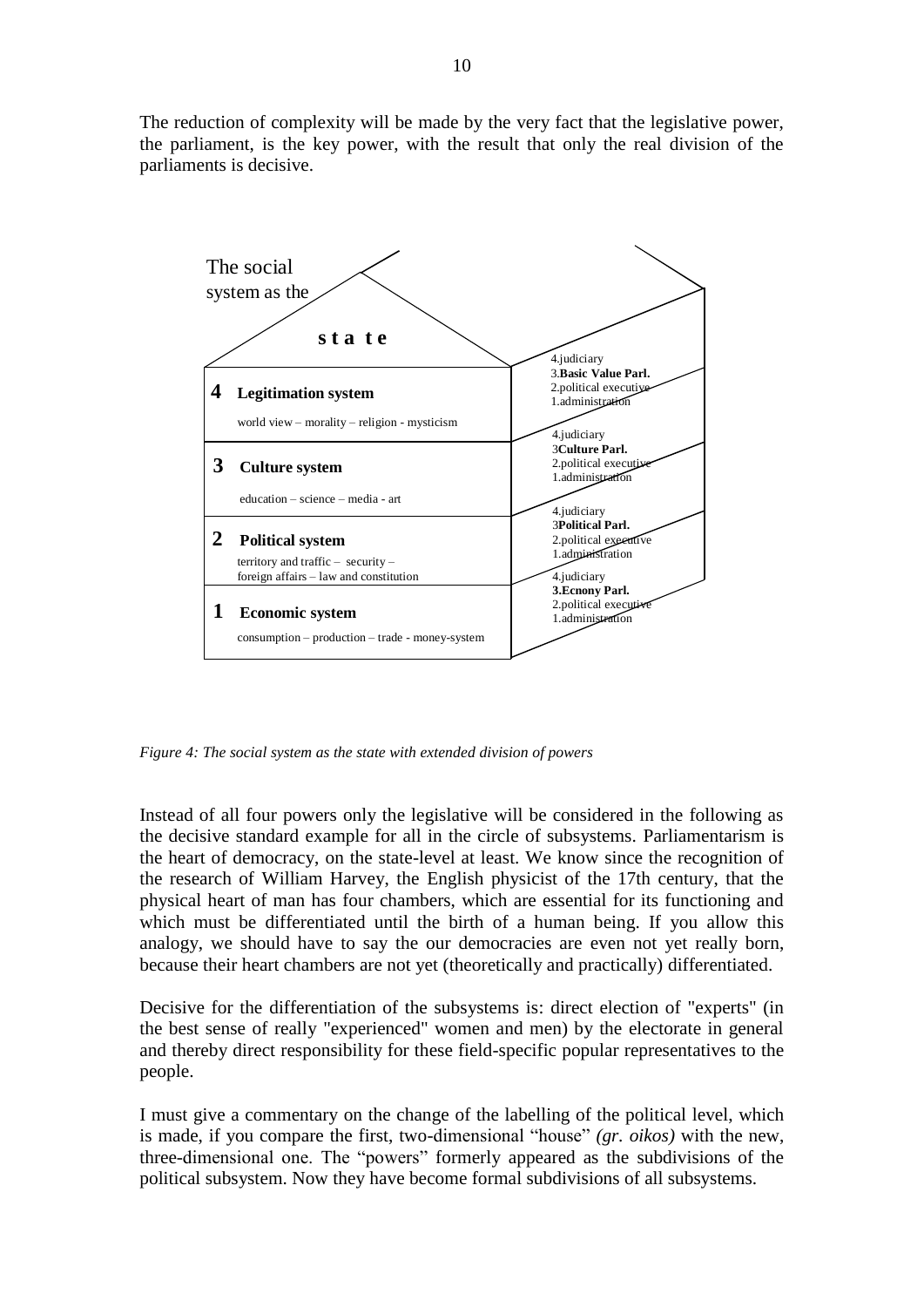Since the modern state is primarily founded in law (the concept of the state based on the rule of law, in contrast to the traditional, theocratic state (justified "by the grace of god"), this legal-political commonwealth called the state encompasses all four levels. In this extended sense the state-political level encompasses all disposition of power possible by means of law.

In the narrower sense, however, the political level forms only the second subsystem of the organised whole, with the concrete systemic functions: territory and traffic, security, external policies, law and constitutional development.

# **6. Hierarchical and circular interrelation of the subsystems**

Until now, I emphasized the hierarchical interrelation between the subsystems. Without the right hierarchy of values (economical, political, cultural and basic values), that means without an **inversion, a real reversal of the practical (not only theoretical) order of values,** our democracies cannot become credible. And without a thoroughly new credibility they cannot be saved in the long run.

But, on the other hand, it is not sufficient, to reverse the materialistic dominance of economics simply into a idealistic dominance of the basic value representatives. For example, you cannot decide that the right for labour is a human basic right and so it must achieved at all cost, without demanding the experts of economics, how to arrange that, which kind of economy will be able to ensure that right.

Or let us take the example of genetic engineering for plants, animals, and human being. You know what a lot of ethical and economic questions is risen by that.

The general answer to this kind of interference of ethics and economies, or more generally, of inference of all levels of the social system, is: There must be a feedback between these levels and their respective parliaments.

Well, an adequate solution to this kind of questions is not as difficult as it seems at first glance. Nearly all democratic parliaments of the world know already the institution of a first, second and third reading of a legislatory draft. Normally that is a power game between the political parties, even if different chambers deal with that draft. But the power game can easily become a game of reason, a game of true deliberation between the different points of views and the different responsibilities of the parliaments of the new differentiated type.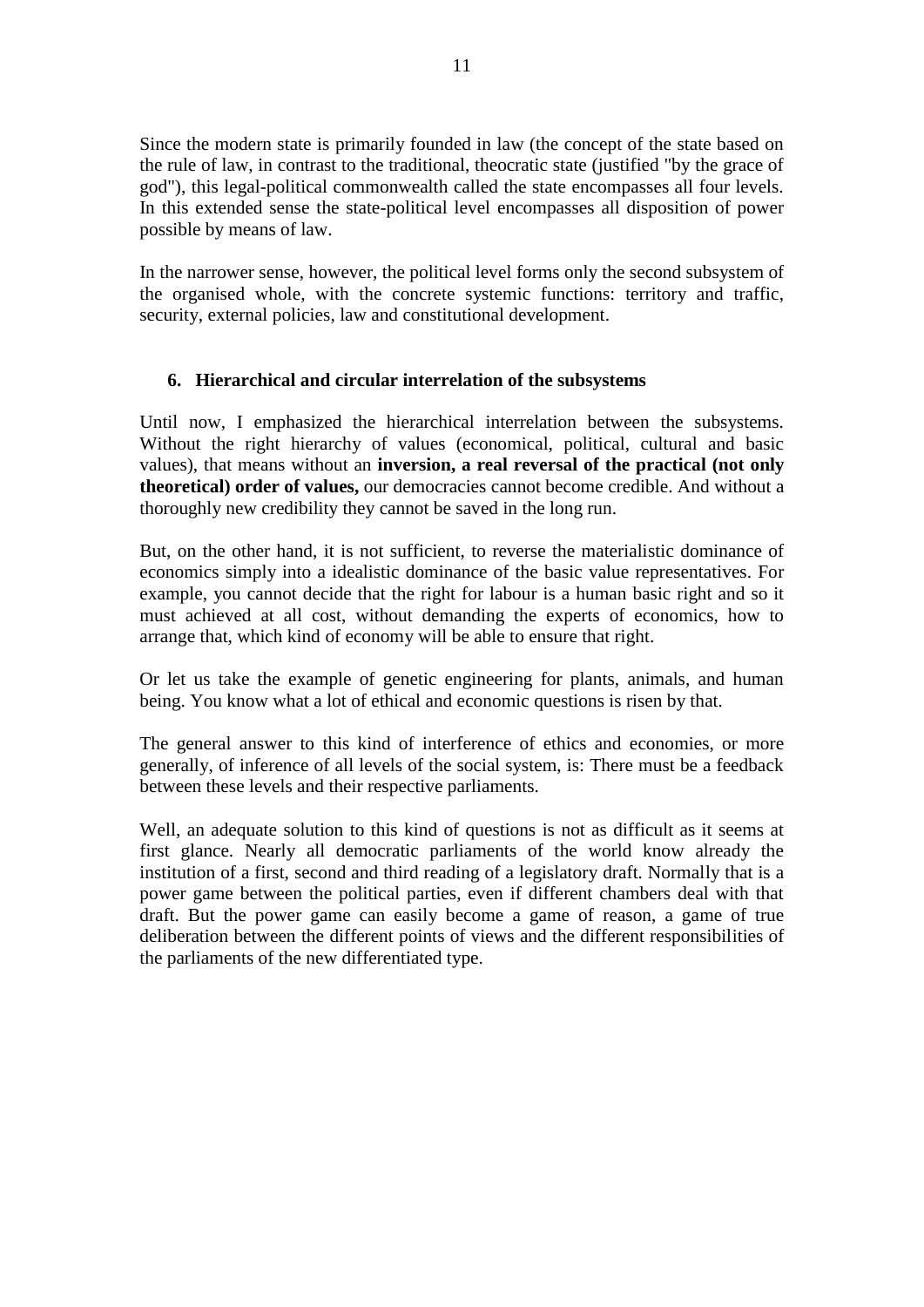

*Figure 5: The systemic circle of the social as a parliamentary system*

Thus, we have not only a hierarchy, but a circular feed-back of the different parliaments. Each draft of a given parliament can be commented be the respective others ones. Sometimes there will be no great contradiction and friction between them, but sometimes, an for the most important bills, there will be struggle. The legislatory struggle must come to an end by the fact, that there is an order of frame competence and of "home competence" of the parliaments:



Figur 7: Schema der Rahmengesetzgebung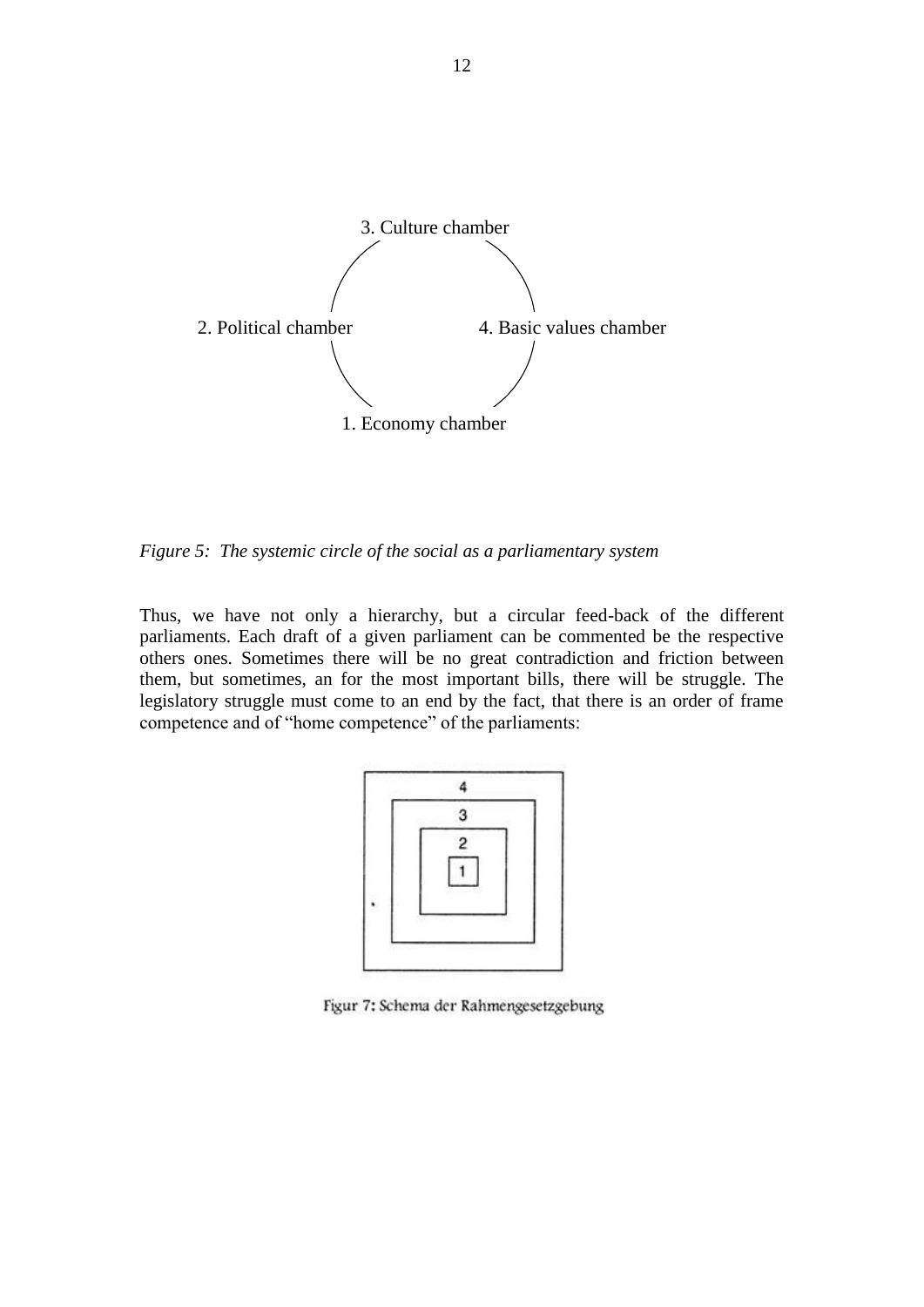It will be very seldom, that there is dispute over respective areas of responsibility between the parliaments. In these rare cases the Supreme Court will have to decide about the competence.

### **7. Synthesis of direct and representative democracy**

What is much more decisive than formal aspects and pretended difficulties is the totally different character of new parties: If these are differentiated along the topics of the subsystems, they are n o longer those unbearable, indistinguishable power blocks we know, back up by only a membership of 2-3 % of population. These "pre-Flood" parties of structural unobjectivity have nothing to do with the four-way-path-parties, which are **groups of objective value-alternatives**. Those power blocks prevent any serious discussion of public matters from principle, not the new **matter-parties**. The principle of the four-way path is about relating to the matter in question, whereas that of the all-round parties is the disposing over undifferentiated power, and therefore not actually relating to the matter in question at all. This was, you remember, the other point of fundamental deficiency of our present type of democracy.

As long as this system does not provide the specific economists, different from the specific experts of policy in the proper sense, as well as form culture policy experts and basic value experts in their own roles, as laid down in a new constitution, we have no other alternative but to work with the existing "political" all-rounders of the parties. We need however movements outside the parties, which commit themselves to this constructive reform concept. The **movement for direct democracy** appears to threaten the privileges of the parties laid down in the constitution. On the other hand, the crudely quantitative standpoint, which is the dominant principle in the case of referenda, is not sufficient. The real or imagined dangers are well known which proceed from a crudely quantitative analysis of the will of the majority (such as the death penalty). Democracy means the most quantitatively extended reach possible of the qualified participation of all legally mature citizens in the formation of the common weal. Qualification is required of the formation of the public view by means of the representative principle and the field-specific competence involved with that. And all direct democracy which goes beyond the borders of small communities, cannot be better than its own representatives elements.

Thus the justified claim to direct democracy must be brought to an internal synthesis with the representative principle: this synthesis can be achieved by the four-way path founded on systems theory, with its layered, feedback-looped systems of competence. It can be seen as a "golden middle path," if that's not taken as a cliché.

### **8. The boom in individualism as escapist ideology**

We are not talking here about some kind of middle path compromises, but rather of *a creative synthesis of the modern, individualistic understanding of freedom and social association*. Instead of effective implementation of basic values which could be accepted by consensus, we find ourselves today in a flourishing ideological ethics boom: in individual ethics for all life issues and job issues. The individual is burdened with what cannot be achieved by social structures. The neo-liberal financial system, with its devastating effects on the environment and social justice, is a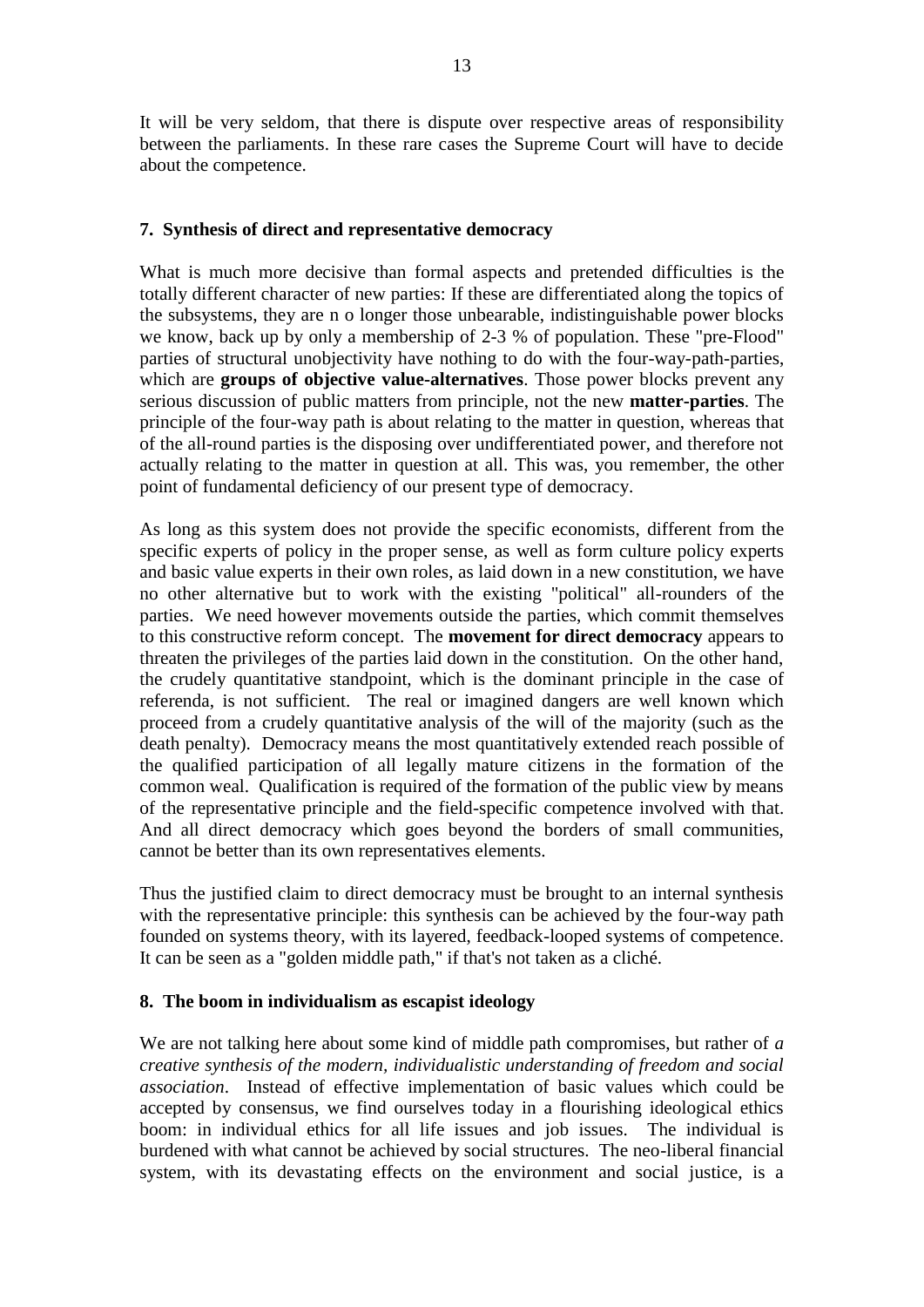principal example of this "ethical" escapist ideology. Contemporary capitalism represents a kind of religion substitute, even a pseudo-religion, and against its systemic omnipresence the ethical warnings and rules of behaviour are not only completely powerless for the individuals. The point is that they have escapist functions.

**The most important ethical postulate for the individual** (without which certainly nothing gets anywhere) **today is seeing through the great interconnections with an uncorrupted, thinking, and feeling love of truth.** No religion and no ethical system is higher than the truth, on which certainly no one has an eternal monopoly, and for which everyone must pay very personally.

### **9. New paradigms of social movements**

The concept of democracy sketched above offers also the chance - and one independent of any global financial collapse - to introduce with parliamentary means a money system which does better justice to nature and to human beings. Without democratic basic attitudes even a financial market crash helps us as little as the two great wars of the twentieth century. The point is, not simply to concentrate on the important problems of the money system, but rather to ally oneself with all those groups which in their different ways aim at a well-thought-out and realistic, qualitative reform of our democratic commonwealth: whether it comes from a spiritual and ecological thinking, or in the name of the "freedom of the life of the spirit" and "educational freedom", or whether it is about new forms of direct democracy. Even the commitment to a more "natural" economic order must be animated by thoughts of an essentially structural development of democracy, i.e. to a freer form of society, in order to have any success with many allies.

All these paths converge and could, indeed must, lead to success, whereas the exclusivity of a sole path can only lead into the abyss of failure. This happens because the enormity of the task is not appreciated. It's about the leap out of the vicious circle of a mindless, economic domination. Despite the enormous, fragmenting reduction of everything to science, we have a society poor in integrating ideas.

This multiple path can be seen, in constitutional terms, as a four-way bundling. That can be stated without dogmatism. The concept of the four-way path is not a sectarian political idea, but a central synthesis which is paramount now in the social sciences and of enormous evolutionary import.

Democracy, ladies and gentlemen, is a great promise, which is far from being already fulfilled. But it is neither a mere idealistic promise which is unattainable. After courageous steps of our forefathers in the last two centuries, we have to do a step today, which could seem relatively tiny. In reality, it is a step as big and important as that of the founding fathers of United States – which today are no longer a lighthouse of democracy. I suppose, the "old" and the "new" Europe must take the initiative to prepare an indispensable further step.